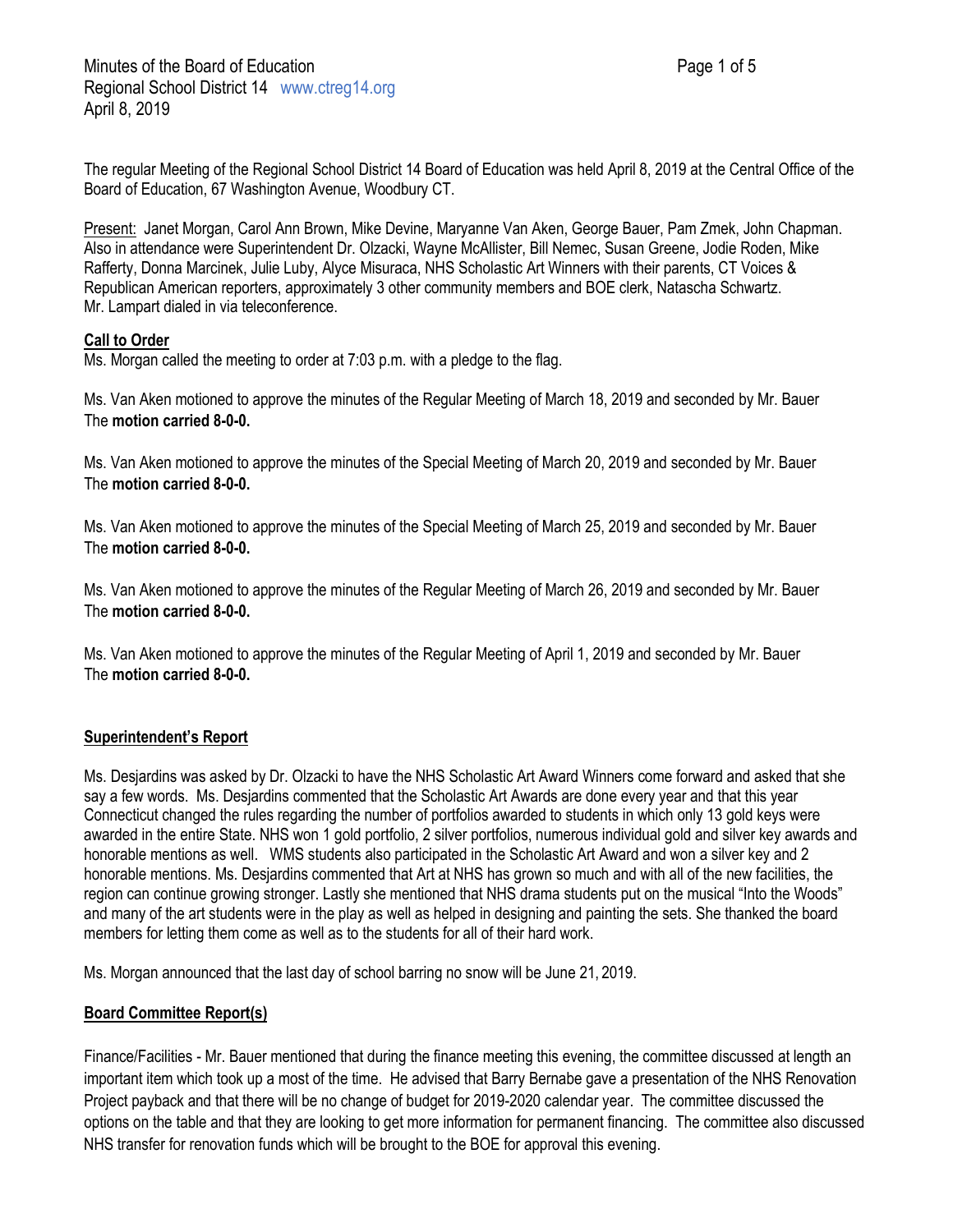Minutes of the Board of Education **Page 2 of 5** and  $\blacksquare$  Page 2 of 5 Regional School District 14 www.ctreg14.org April 8, 2019

Building - Mr. Chapman advised that the next building committee meeting will be held on April 23rd. The minutes from the previous meeting are in the BOE packets for viewing. He advised that the NHS renovation project is on schedule. He mentioned that at some point before the end of June, he would like to arrange for a presentation to the BOE by the building project team to get a full update on where the renovation stands and to have a Q& A session as the project comes closer to being finished.

### **Board Chair's Comments**

Ms. Morgan acknowledged some important announcements:

MES has been named by the CSDE as a school of distinction. She congratulated Dr. Rafferty, Principal Roden, the Instructional Leader, teachers and staff that all of their hard work is paying off. The Board would like to set up a night to have an open house with coffee and cake and to presentation the school with a banner to commemorate this wonderful honor.

Principal Roden stated that everyone worked so hard and was a collaborative effort. This hard work has given MES the opportunity to win this award.

Mr. Morgan – team beta successful, finished 5<sup>th 1st</sup> robotics Hartford new England see Will Pease's email and add in.

Dr. Rafferty was called up to answer questions regarding the roles of the instructional leaders which were brought up at the last BOE budget workshop. He highlighted that recently they took inventory of their work this year and developed a focus for next year's work. He indicated that understanding their roles is a complicated answer. He indicated that all but two provide direct instruction to students. The two district wide instructional leaders are connected to work across all four schools. One site leaders oversee and develop the 1:1 Chromebook roll out and the other is connected to a direct focus on improving math and science across the district.

He also went to indicate that beyond working with students, they have three areas of focus in developing the capacity of the staff. He highlighted three areas:

- 1) foundational learning around using the resource or new model;
- 2) learning and improving teachers' knowledge of the content;
- 3) improving high quality instruction.

He indicated that the instructional leaders provide professional development for teachers on a daily basis. He highlighted how they have helped ensure the implementation of the region's written curriculum.

#### **Privilege of the Floor** - none

#### **Old Business**

The motion for the comprehensive School Counseling Curriculum approval was moved from new business to old business as it was already discussed during prior meetings.

Ms. Van Aken moved that the Region 14 Board of Education approve the Comprehensive School Counseling Curriculum for Elementary and High School as presented. Seconded by Mr. Bauer. **Motion carried unanimously 8-0-0.**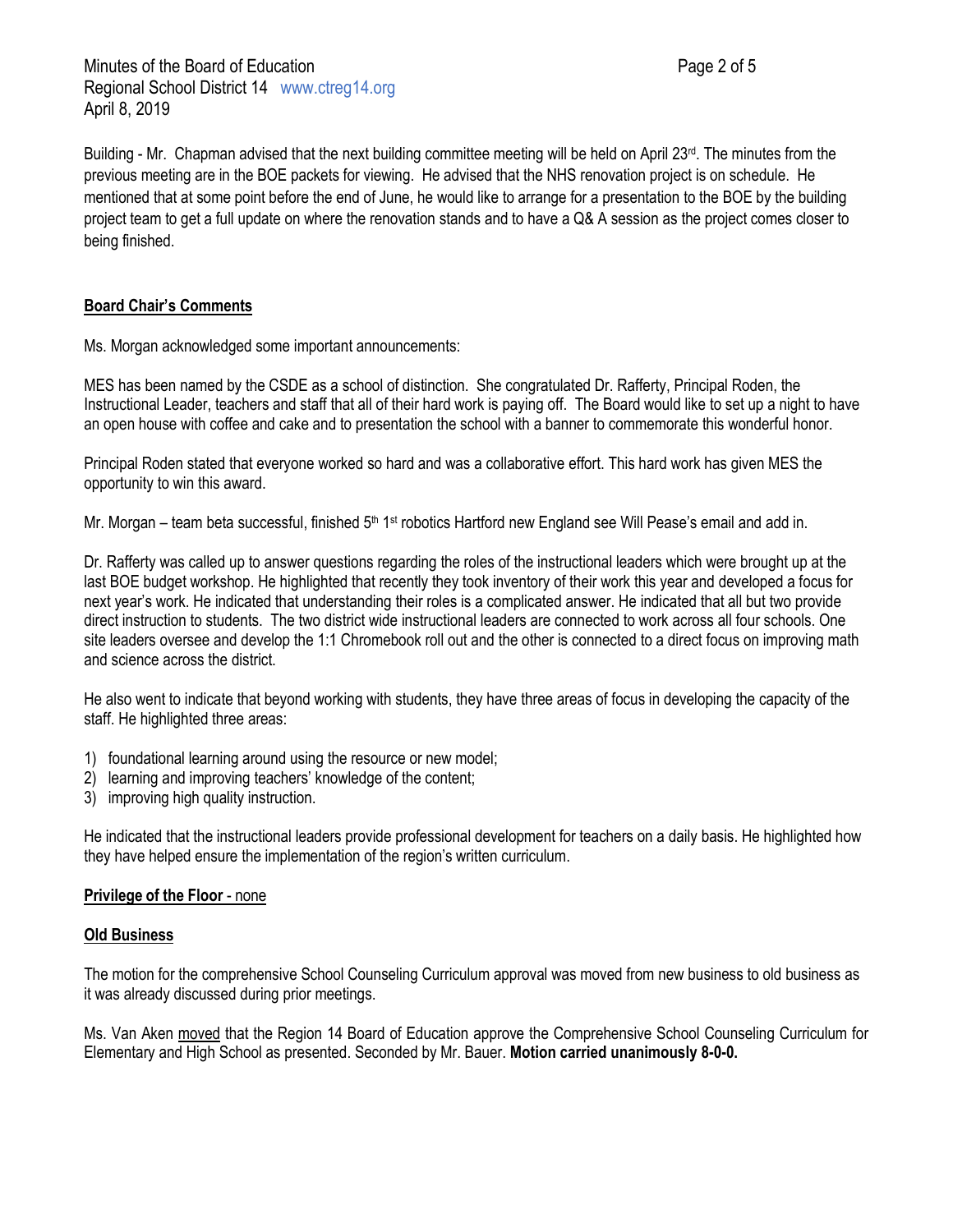Ms. Morgan requested that the motion be amended to read Elementary and Secondary School to capture the Middle School in the motion, as this curriculum is all encompassing.

Mr. Bauer moved to amend the original motion on the table to: Move that the Region 14 Board of Education approve the Comprehensive School Counseling Curriculum for Elementary and High School as presented. Seconded by Ms. Van Aken. **Motion carried unanimously 8-0-0.**

### **New Business**

Ms. Van Aken moved that the Region 14 Board of Education name Saturday, June 22, 2019 as the Graduation Date for the Nonnewaug High School Class of 2019 and seconded by Mr. Bauer. **Motion carried unanimously 8-0-0.**

Ms. Van Aken moved that the Region 14 Board of Education approve the following mandated policies supplied and revised by CABE Policy Services in addition to Pullman and Comley, having been reviewed and recommended by the Policy Committee:

3323 – Soliciting Prices (Bids and Quotations) 3326.3 – Board of Education Credit Card 3410 – System of Accounts 3435 – Fraud Prevention and Investigation

The motion was seconded by Mr. Bauer. The committee discussed the possibility of approving the policies tonight and decided to vote on them at the next BOE meeting.

Ms. Morgan requested a motion to withdraw the original motion on the table.

Ms. Van Aken moved to withdraw the original motion and seconded by Ms. Zmek. **The motion carried unanimously 8-0-0.**

Mr. Bauer moved that the Region 14 Board of Education approve and adopt the Superintendent's proposed budget for the fiscal year 2019-2020 in the amount of \$35,256,560 as presented to the Board and seconded by Ms. Van Aken.

The board discussed the motion on the table and Mr. McAllister gave some insight as to how he was able to lower the original Superintendent's proposed amount.

Mr. Devine commented that the budget itself seems rather high. He went on to state that 2.72% represents the debt service and the region will have to go out for bonding in July. He mentioned that voters need to understand that we need to do this to get a favorable bond rating. While some may not to like this amount we don't have much choice. He hopes that voters consider the whole picture when voting.

Ms. Zmek asked Mr. McAllister to give the BOE member the numbers on Special Education reduction relating to transportation and tuition. Mr. McAllister and Ms. Morgan confirmed the amount of \$54,107 is for tuition and \$13,188 is for transportation. Ms. Zmek thanked Mr. McAllister and Dr. Olzacki for negotiating the region through this difficult time.

Ms. Brown commented that the public has not faced the facts that the debt service coming even though the board has spoken about it endlessly. She went on to state that the community always seem surprised, not realizing that the amount includes the debt service. They were able to cut costs without cutting programs and it has all been done within limits with what we have. She emphasized the importance of the Library Media Specialists and that voting down the budget will cost more money and is dangerous. She would like the community to look at the budget in terms of the 2.72% being debt service which we cannot do anything about.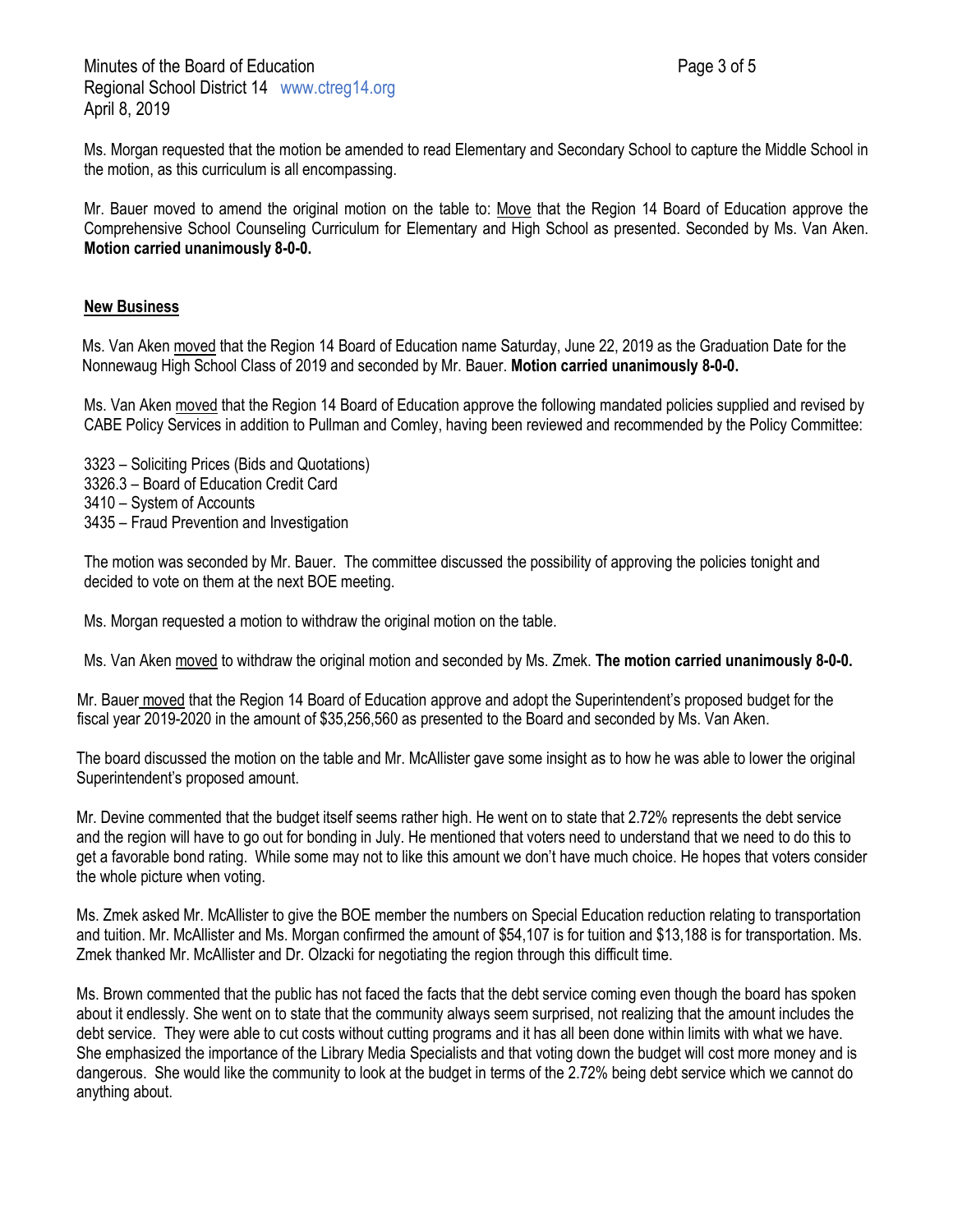Mr. Bauer thanked Mr. McAllister, Dr. Olzacki, and the staff who had to roll up their sleeves to work on the budget. He believes it is a good budget to mitigate for contractual increases. He went on to mention that the capital outlay is showing the public that we are responsible by keeping the buildings maintained rather than holding out and having to incur extra costs. He went on to state that the operational increase is just over 1%, which is below the 10-year average for the district. Also the BOE members heard from both communities about the importance of the Library Media Specialist positions which helped the members prioritize to keep the positions. The biggest chunk of the budget amount is the NHS renovation project. He said that students are already feeling the great effects. He believes that despite the debt service, the BOE has a good budget to present.

Ms. Van Aken thanked Mr. McAllister for being here and for guiding the ship though the financial waters. She stated that she is struggling for the first time in 11 years, whether she would like to support this budget or not. She went on to state that she has been confused throughout the entire budget process this year. We are taking out the H.R. position which is an important position for this district and the region has been well served by this position. She's looked at the information that has been received by the BOE members over the past few days from other districts and it seems that the salary is not far off from other districts. She advised that she had asked on a few occasions for a plan for the position moving forward, andshe stated that there has been no concrete plan as to what we are going to do with this important position. Was not clear and conside as had hoped. She is very concerned that there is no plan in place at the moment. She commented that perhaps it's her trying to get used to a new style of presentation this year, but if was not as clear and concise as for her as she would have hoped and doesn't feel like is it tied to a long term plan. She is struggling with this and she doesn't want to hurt kids or programs and she knows that a no vote would do that, but wanted to iterate that she was not enthralled with the process this year.

Ms. Morgan thanked everyone for the work that went into the budget process this year. She advised that the renovation project puts the region in a unique position and we keep hearing how it's going to hit the debt service. She stated that she is also in a unique position in her other capacity as Fire Marshall, to see the renovation as it has been going on. She was amazed to see the new auditorium and to see all of the hard work that the building committee has done and that it will pay off in the long run. She stated that it might hit us hard in the budget process but it is important to know that the students will and are already reaping those benefits that we are paying for. We did vote to support the project, so now we have to pay for the project and that it is coming along really well. Ms. Morgan state that she has heard Ms. Van Aken's concerns and that the team is working on it and are getting stuff in place. She stated that our HR director hasn't done a bad job, but we need to do things differently and that everyone understands that and that they do hear your concerns.

Mr. Chapman commented that he is in a quandary with budget. He believes that the process that was undertaken was not collaborative in bringing people into discussions. He doesn't believe that people get much out of presentations out of watching a video when the Superintendent is present and can speak to them directly about his command of the budget and was an opportunity lost. Not only to show the vision, mission, and goals that are sought by the Superintendent, but as the BOE takes this budget on, it needs to be clear that it becomes the BOE's budget. For the board members to say that they're not sure of things and figure them out as we go carries risk. Mr. Chapman continued by stating that he is nervous if Ms. McAllister doesn't show up in the morning. He mentioned that the region has a difficult road ahead and as hard as this year is, this is an easy year in comparison to what is coming as he sees no thought as to what the next two or three years will look like for education, programs, and staffing. The debt service is a big heavy lift and there are many good things associated with it but there will be pain to feel over several years in the budgeting process. He iterated that we need to trust each other and pull together and to take ideas from a diverse group into the budget workshops so that we make smart decisions. If we rely on one focal point that is the arbiter of all information that is given to us, then we are not operating with the best fact set. He believes that although the time which was spent was not wasted, but could have been far more productive and would feel much better with the ability of implementing the budget as it is ultimately the board's responsibility. He would like to send a clear message of support to the administration that put their hard work into this budget and to the students. His doubts are from an execution standpoint that if Mr. McAllister should not show up, is this is doable. There are certain parts of the budget that are still hanging and as a board this becomes the board's budget and he doesn't feel comfortable with that.

Mr. Chapman wanted to discuss a letter which was received by the BOE from Principal Roden asking the BOE to reconsider keeping the third 1st grade section. He felt that it wasn't properly addressed and wanted clarity. Ms. Morgan asked Dr. Olzacki if as part of the budget process, when he sat down with his administrators, was it discussed at length with his team whether to keep three 1<sup>st</sup> grade and was it a team decision, knowing that if there were more students, that we'd add the  $3<sup>rd</sup>$  class.